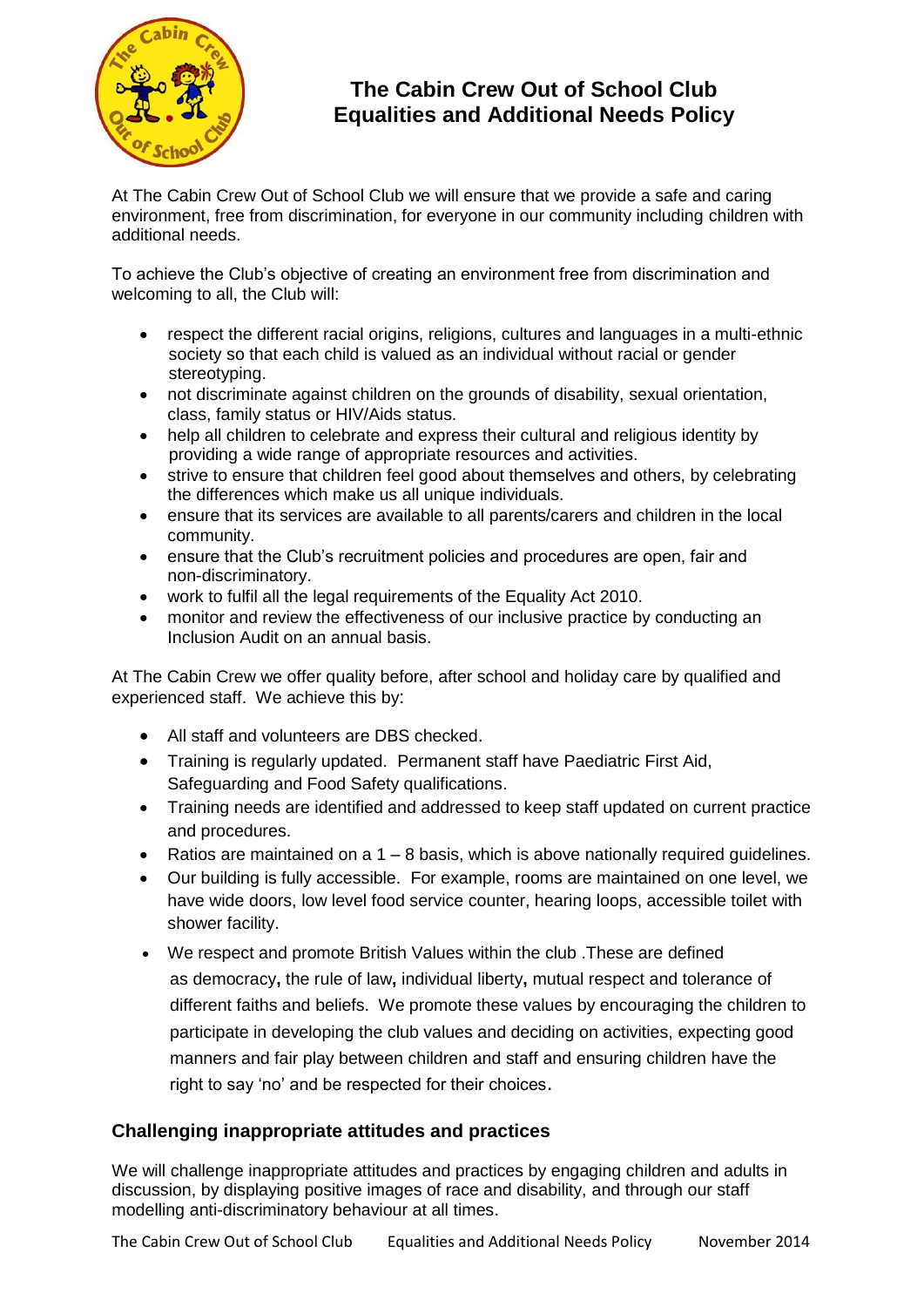#### **Racial harassment**

The Club will not tolerate any form of racial harassment. The Club will challenge racist and discriminatory remarks, attitudes and behaviour from the children at the Club, from staff and from any other adults on Club premises.

# **Promoting Equal Opportunities**

#### *The Club's Equal Opportunities Named Coordinator (ENCO) is Heather Osborn.*

The ENCO is responsible for ensuring that:

- staff receive relevant and appropriate training.
- the Equalities policy is consistent with current legislation and guidance.
- appropriate action is taken wherever discriminatory behaviour, language or attitudes occur.

## **Employment**

- Applicants are welcome from all backgrounds and posts are open to all.
- Posts are advertised and all applicants are judged against explicit and fair criteria.
- The applicant who best meets the criteria is offered the post, subject to references and DBS checks.

## **Children with Additional Needs**

Our Club recognises that some children have additional needs that require particular support and assistance, and is committed to ensuring the inclusion of all children in our care. We believe that children with additional needs have a right to play, learn and develop their full potential alongside their peers. We will assess the individual needs of each child in consultation with their parents/carers prior to their attending the Club, and will make reasonable adjustments to ensure that children can access our services and are made to feel welcome. We work within the SEND(Special Educational Needs and Disability) Code of Practice 2014.

Where an enhanced ratio or one-to-one support is required, we will assist parents in accessing the funding required to provide the additional care.

#### *The Cabin Crews' Special Educational Needs Coordinator (SENCO) - Jov Hard Special Educational Needs Deputy – Linda Flude*.

The SENCO/Deputy will:

- manage the provision for children with additional needs.
- work alongside the Manager to ensure that all staff are aware of current legislation, regulations and guidance relating to SEND.
- ensure that the provision for children with additional needs is the responsibility of all members of the Club.
- be fully trained and experienced in the care and assessment of such children.
- provide support for speech, language and communication needs, such as with the use of visual timetables or PECs.

The Cabin Crew will:

• ensure planning of activities is fully inclusive, and takes account of the particular strengths and interests of *all* children attending the Club.